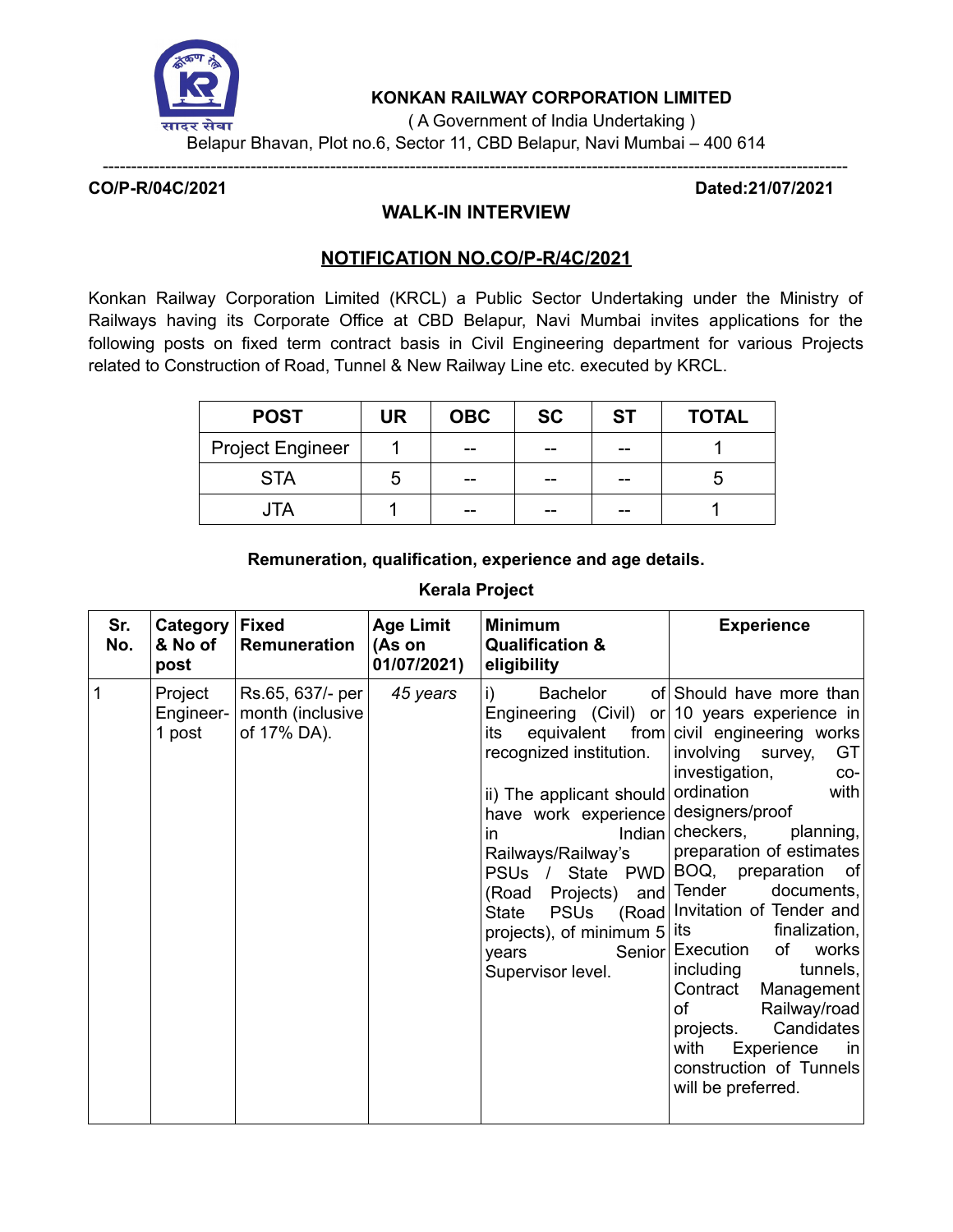**Job Description:** Preparation of Estimates, Rate Analysis, Planning, Scheduling, Implementation and Execution of Construction of Road Tunnel project, earthwork in embankment/cutting, construction of major bridges, approach road, feeder road, protective works, ensuring quality and safety of the work, compliance to various Labour laws, coordination for commissioning of new roads, Liaison with State / Local Authorities, compliances of Environmental issues at project site and preparation of running bills, certification and its correctness, etc.

| Sr.<br>No.                                                                                                                                                                                      | Category<br>& No of<br>post                | <b>Fixed</b><br><b>Remuneration</b>                | <b>Age Limit</b><br>(As on<br>01/07/2021) | <b>Minimum</b><br><b>Qualification &amp;</b><br>eligibility                                                                                                      | <b>Experience</b>                                                                                                                                                                                                                                                                                                                                                                                                                                                                               |  |
|-------------------------------------------------------------------------------------------------------------------------------------------------------------------------------------------------|--------------------------------------------|----------------------------------------------------|-------------------------------------------|------------------------------------------------------------------------------------------------------------------------------------------------------------------|-------------------------------------------------------------------------------------------------------------------------------------------------------------------------------------------------------------------------------------------------------------------------------------------------------------------------------------------------------------------------------------------------------------------------------------------------------------------------------------------------|--|
| 2.                                                                                                                                                                                              | Sr.<br>Technical<br>Assistant<br>– 3 posts | Rs.52,533/- per<br>month (inclusive<br>of 17% DA). | 35 years                                  | i)<br>its<br>recognized institution.<br>Indian Railways/Tender<br>in.<br>PWD (Road Projects) of<br>projects), of minimum $5 $ with Experience<br>Engineer level. | Bachelor of Should have more than<br>Engineering (Civil) or  7 years experience in<br>equivalent from civil engineering works<br>involving survey, GT<br>investigation, planning,<br>ii) The applicant should preparation of estimates<br>have work experience BOQ, preparation of<br>documents,<br>Railway's PSUs/ State   Contract Management  <br>Railway/Road<br>and State PSUs (Road   projects. Candidates<br>in<br>years service in Junior construction of Tunnels<br>will be preferred. |  |
| <b>Description:</b> Supervision of Construction of Road Tunnel project, earthwork in<br>Job<br>embankment/cutting, construction of major bridges, approach road, feeder road, protective works, |                                            |                                                    |                                           |                                                                                                                                                                  |                                                                                                                                                                                                                                                                                                                                                                                                                                                                                                 |  |

ensuring quality and safety of the work, coordination for commissioning of new roads, Liaison with State / Local Authorities, measurement and preparation of running bills and its correctness, etc.

**The place of posting will be at Corporate office, Belapur/Kerala.**

**The period of the contract will be initially for a period of five year, extendable to one year or more on satisfactory performance and mutual consent and as per requirement. Remuneration will be revised as per extant guidelines of KRCL for the 2nd year & onward.**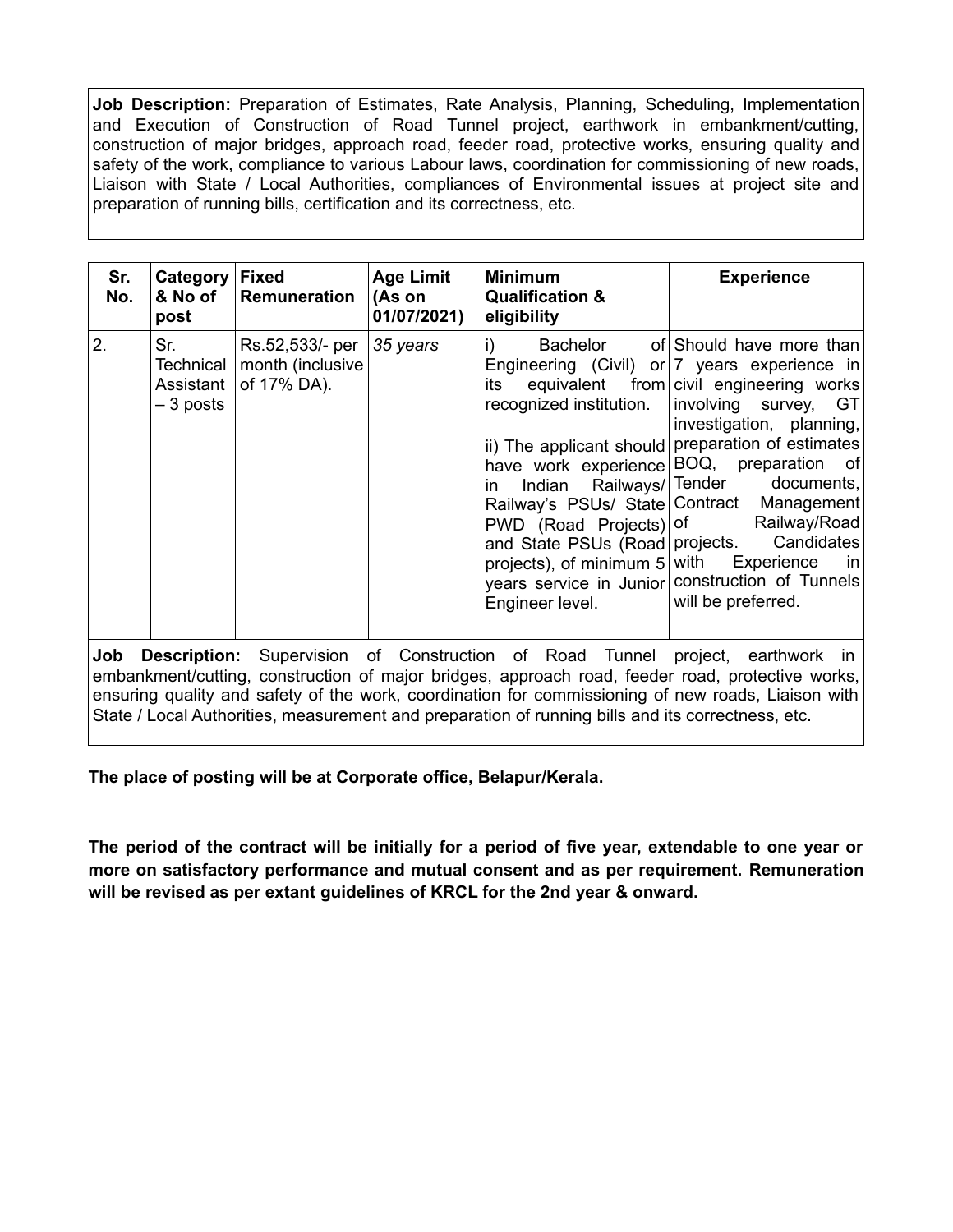### **Remuneration, qualification, experience and age details.**

| Sr.<br>No.     | Category<br>& No of<br>post                      | <b>Fixed</b><br><b>Remuneration</b>                                 | Age<br>Limit<br>(As on<br>01/07/<br>2021) | <b>Minimum</b><br><b>Qualification &amp;</b><br>eligibility                                                          | <b>Professional</b><br>qualification<br>experience                                                                                                                                                                                                                                         |
|----------------|--------------------------------------------------|---------------------------------------------------------------------|-------------------------------------------|----------------------------------------------------------------------------------------------------------------------|--------------------------------------------------------------------------------------------------------------------------------------------------------------------------------------------------------------------------------------------------------------------------------------------|
| 1              | Sr.<br><b>Technical</b><br>Assistant -<br>1 Post | Rs.52,533/-<br>per month<br>(inclusive of<br>17% DA).               | 35<br>years                               | Graduate<br>- in<br>Engineering<br>equivalent with<br>less than 55% marks Supervision<br>from<br>(AICTE) university. | Civil Minimum 2 years experience in<br>Field<br>or Planning,<br>Survey,<br>not Preparation<br>DPR/FSR<br>of<br>and<br>GT.<br>of<br>works<br>for<br>recognized construction of Civil Engineering<br>works preferably Railway<br>and<br>Road works in a PSU / reputed<br>private company.    |
| $\overline{2}$ | Jr.<br><b>Technical</b><br>Assistant -<br>1 Post | Rs.41,418/-<br>month<br>per<br><b>of</b><br>(inclusive)<br>17% DA). | 30<br>years                               | Civil<br>from<br>(AICTE) university.                                                                                 | Diploma/ Degree in Minimum 1 year experience in<br>Engineering Planning, field Survey, Preparation<br>recognized of DPR / FSR and Supervision of<br>GT works for construction of civil<br>Engineering works<br>preferably<br>Railway and Road works in a PSU<br>/ reputed private company. |

**Nepal Project**

**The place of posting will be at Corporate office, Belapur / Nepal.**

**The period of the contract will be initially for a period of one year, extendable to one year or more on satisfactory performance and mutual consent and as per requirement. Remuneration will be revised as per extent guidelines of KRCL for the 2nd year & onward.**

### **Remuneration, qualification, experience and age details.**

**Sr. No. Category & No of post Fixed Remuneration Age Limit (As on eligibility 01/07/ 2021) Minimum Qualification & Professional qualification experience** 1  $\vert$  Sr. **Technical** Assistant – 1 Post Rs.52,533/ per month (inclusive of 17% DA). 35 years Graduate in Engineering equivalent with not and / or Quality Control Assurance less than 55% marks from recognized Engineering preferably Railway (AICTE) university. Civil Minimum 2 years experience in Planning, Execution, Supervision construction of civil and Road works in a PSU/reputed private company.

### **Other Project**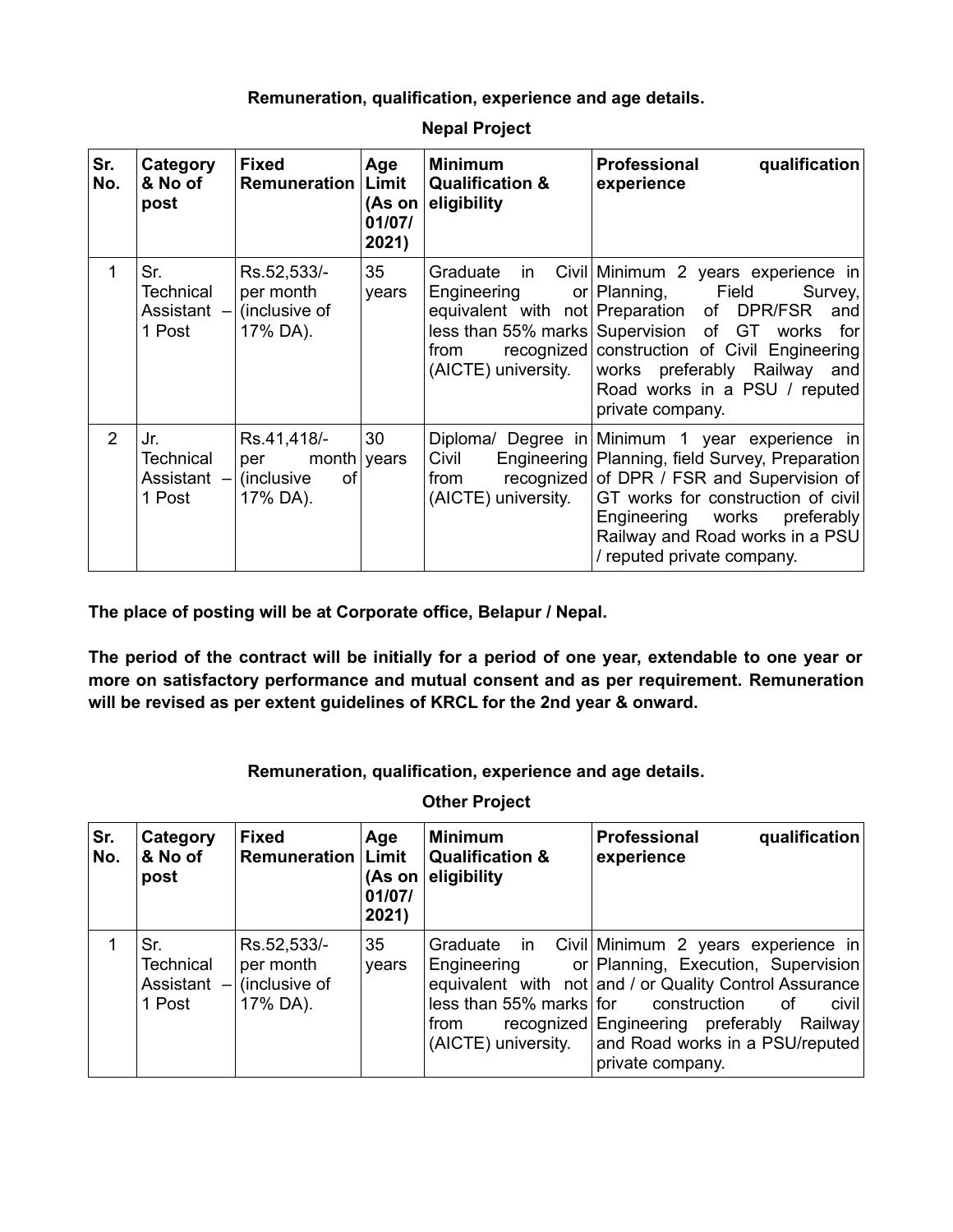**Note : The knowledge of Auto CAD and MS office (Excel) will be given preference The place of posting will be at Corporate office, Belapur and other project sites of KRCL.**

**The period of the contract will be initially for a period of one year, extendable to one year or more on satisfactory performance and mutual consent and as per requirement. Remuneration will be revised as per extent guidelines of KRCL for the 2nd year & onward.**

Candidates should carefully read the conditions mentioned in the instruction sheet attached and should report directly for walk in interview on the given date and time, with the enclosed application duly filled in, original certificates (age proof, qualification, experience, caste etc.) and one set of attested copy of the same.

No train/bus fare/ TA/DA shall be payable by the Corporation.

**Date: 21/07/2021 Place:CBD Belapur Chief Personnel Officer**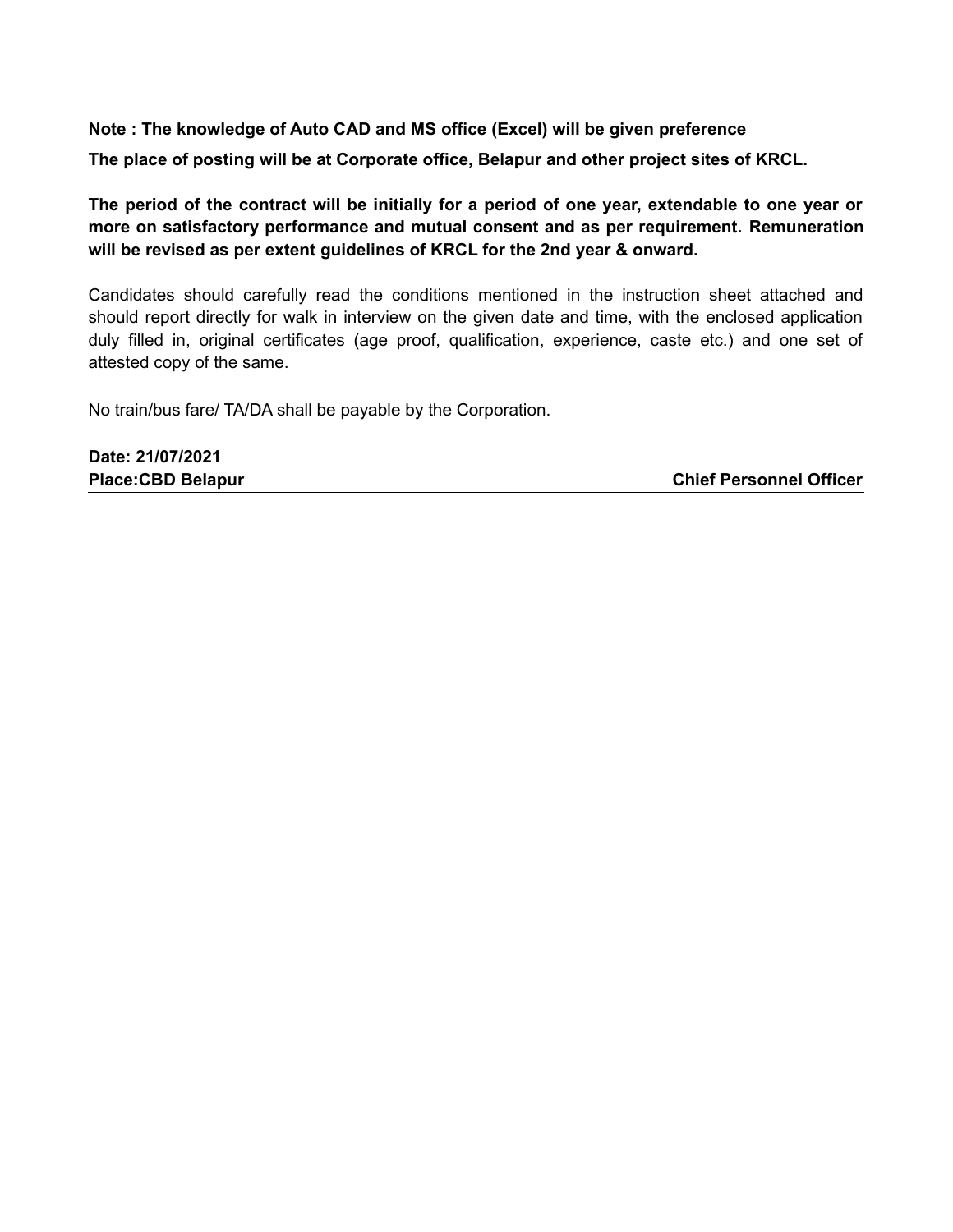### **KONKAN RAILWAY CORPORATION LIMITED**

( A Government of India Undertaking ) Belapur Bhavan, Plot no.6, Sector 11, CBD Belapur, Navi Mumbai –400 614.

### **FORMAT FOR WALK-IN-INTERVIEW**

#### KONKAN RAILWAY CORPORATION LIMITED

### **APPLICATION FORM**

*EACH ONE OF US IS RESPONSIBLE TO MAKE OUR COUNTRY CORRUPTION FREE-SAY NO TO OFFERING OR ACCEPTING BRIBES.*

NOTIFICATION NO & DATE: \_\_\_\_\_\_\_\_\_\_\_\_\_\_\_\_\_\_\_\_\_\_\_\_\_\_\_\_\_\_\_\_\_\_\_\_\_\_\_\_\_

POST APPLIED FOR: \_\_\_\_\_\_\_\_\_\_\_\_\_\_\_\_\_\_\_\_\_\_\_\_\_\_\_\_\_\_\_\_\_\_\_\_\_\_\_\_\_\_\_\_\_\_\_



Affix passport size photo (Signed a-crossed)

**NOTE**: Please note that all the columns given below should be filled in.

| $\vert$ 1      | Name of the Candidate Mr/Mrs/Ms   |  |
|----------------|-----------------------------------|--|
| $\overline{2}$ | Father's/Husband's name           |  |
| 3              | Full Postal address with pin code |  |
| $\overline{4}$ | Mobile number                     |  |
| 5              | E-mail address                    |  |
| 6              | Date of Birth (DD/MM/YYYY)        |  |
| 7              | Age as on 01.07.2021              |  |
| 8              | Gender: Male/Female               |  |
| 9              | Caste: SC/ST/OBC/GEN              |  |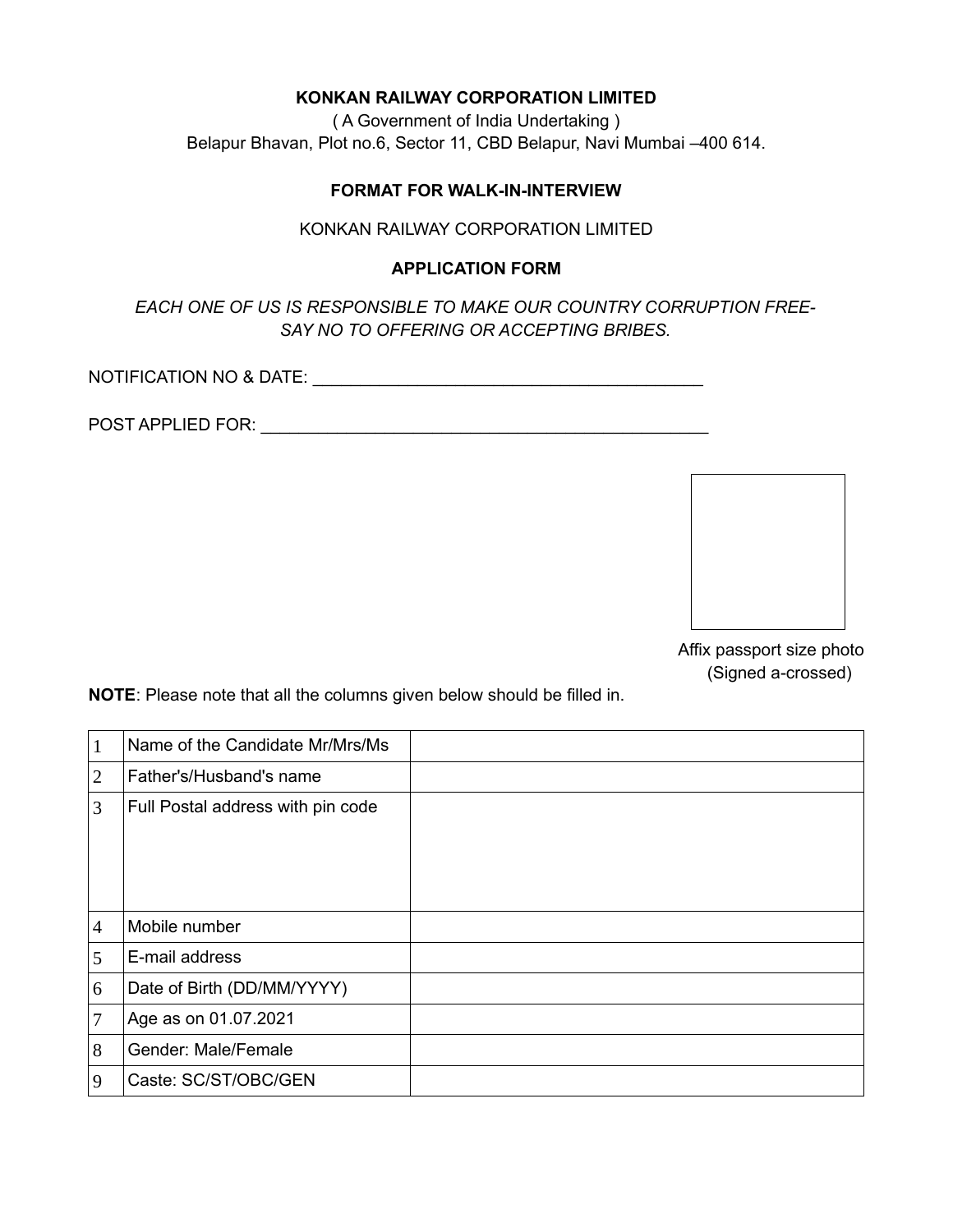### **Education Qualification:**

| Name of Exam   Year of passing | Name of Board/University | Aggregate % of marks obtained |
|--------------------------------|--------------------------|-------------------------------|
|                                |                          |                               |
|                                |                          |                               |
|                                |                          |                               |
|                                |                          |                               |

### **Additional Qualifications (if any):**

#### **Work Experience:**

| Sr.No | Posts<br>Held | From-To | No. of<br>years | Pay scale | Organization and<br>brief description of<br>job | Any other details |
|-------|---------------|---------|-----------------|-----------|-------------------------------------------------|-------------------|
|       |               |         |                 |           |                                                 |                   |
|       |               |         |                 |           |                                                 |                   |
|       |               |         |                 |           |                                                 |                   |
|       |               |         |                 |           |                                                 |                   |

Current place of working, post held: \_\_\_\_\_\_\_\_\_\_\_\_\_\_\_\_\_\_\_\_\_

I hereby declare and certify that the above information is true and correct to the best of my knowledge. If any information furnished by me is found to be incorrect /false, my application shall be liable to be rejected/my services are liable to be terminated at any stage, if recruited.

Date:

Place:

**Signature of the applicant**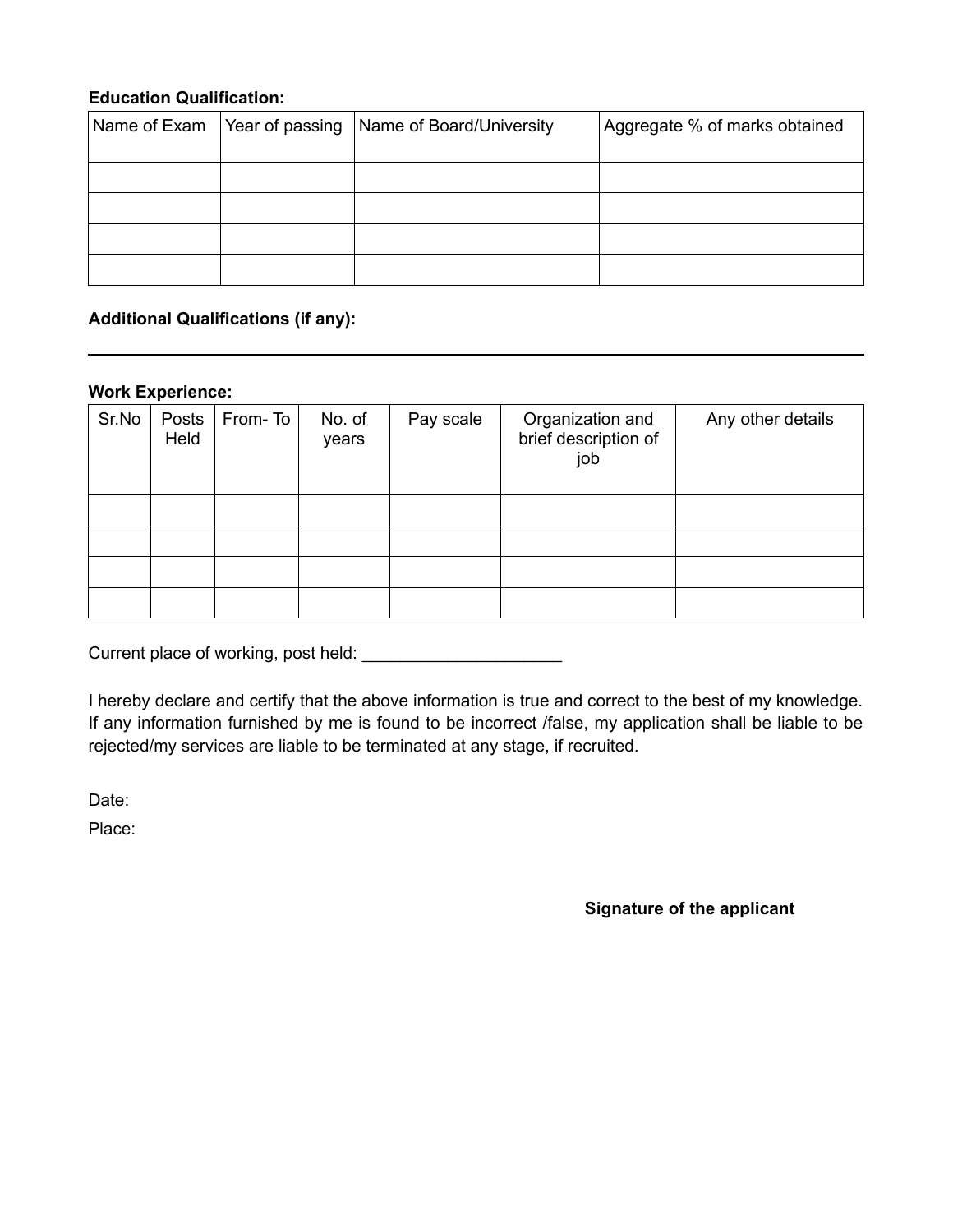List of documents enclosed (Please indicate 'TICK' [**√**] in the box

# **(NOTE:FAILURE TO ATTACH ANY OF THESEDOCUMENTS WILL RENDER THE APPLICANT INELIGIBLE)**

- I. Attested copies of certificate in proof of qualification (As per the qualification specified in Notification)
- II. Attested copy of Proof of Date of Birth (SSLC/SSC Certificate/Birth Certificate)
- III. Two attested passport size photographs (recent).
- IV. Attested copy of document regarding experience, last served and others.
- V. Attested copy of service certificate in support of claims for Ex- servicemen. Caste Certificate, if any.
- VI. Covid-19 negative test report (RT-PCR) ( which should not be more than 48-72 hours prior to the reporting date of walk-in-interview )
- VII. Character certificate.

# **I hereby certify that I have read and understood all the instructions regarding the Notification for this Post as given on website www.konkanrailway.com**

(Signature of Applicant)

**Date:**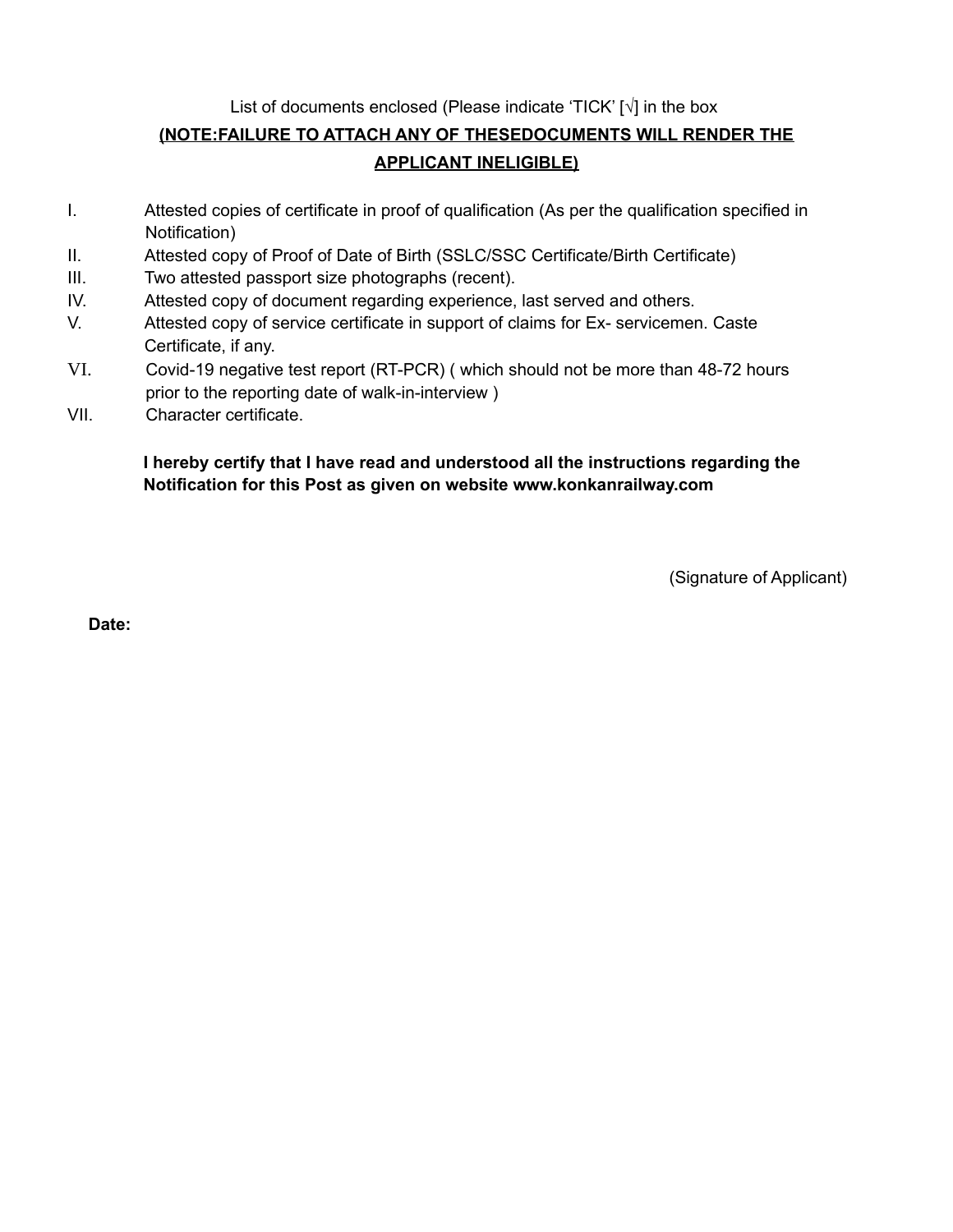# **INSTRUCTION SHEET**

### **Age:-The candidates should not be more than prescribed age as on 01/07/2021.**

Candidate fulfilling the above criteria may report directly for walk-in interview along with one copy of application, prepared in the prescribed format as given, along with original and 1 set of attested copies of all required certificates (age proof, qualification, experience etc.)

### **Mode of Selection: WALK-IN- INTERVIEW**

### **Date, time and place of walk-in interview :**

### **Registration Time:-09.00 hrs to 12:00 hrs only on the date of walk-in-interview.**

| <b>POST</b>                |    | <b>VACANCY DATE OF WALK-IN- VENUE</b><br><b>INTERVIEW</b> |                                                      |
|----------------------------|----|-----------------------------------------------------------|------------------------------------------------------|
| <b>PROJECT ENGINEER</b>    | 01 | 27.07.2021                                                | KR Vihar, Konkan Railway                             |
| SENIOR TECHNICAL ASSISTANT | 05 | 29.07.2021                                                | <b>Executive Club, Sector-</b><br>40, Seawoods-West, |
| JUNIOR TECHNICAL ASSISTANT | 01 |                                                           | Navi Mumbai,<br>Maharashtra-400706.                  |

After preliminary screening of the applications submitted by the candidates in person, the eligible candidate(s) will only be interviewed. Candidates should come prepared to stay for minimum 2 days, if required, at their own cost. No train/bus fare/ TA/DA shall be payable by the Corporation. Applications should be completed and strictly as per the prescribed format. Applications not conforming to the prescribed format or having illegible/ambiguous certificates or without certificates or incomplete will be summarily rejected.

# **Documents to be attached with the filled application:**

- I. Attested copies of certificate in proof of qualification (As per the qualification specified Notification)
- II. Attested copy of Proof of Date of Birth ( SSLC/SSC Certificate/Birth Certificate)
- III. Two attested passport size photographs (recent).
- IV. Attested copy of document regarding experience, last served and others.
- V. Attested copy of service certificate in support of claims for Ex- servicemen. Caste certificate, if any.
- VI. Covid-19 negative test report (RT-PCR) ( which should not be more than 48-72 hours prior to the reporting date of walk-in-interview ).
- VII. Character certificate.

# **General Information (Applicable to all applicants):-**

- 1. Candidates who fulfill the eligibility criteria only, will be interviewed.
- 2. Candidates are advised to check their eligibility before walk-in-interview.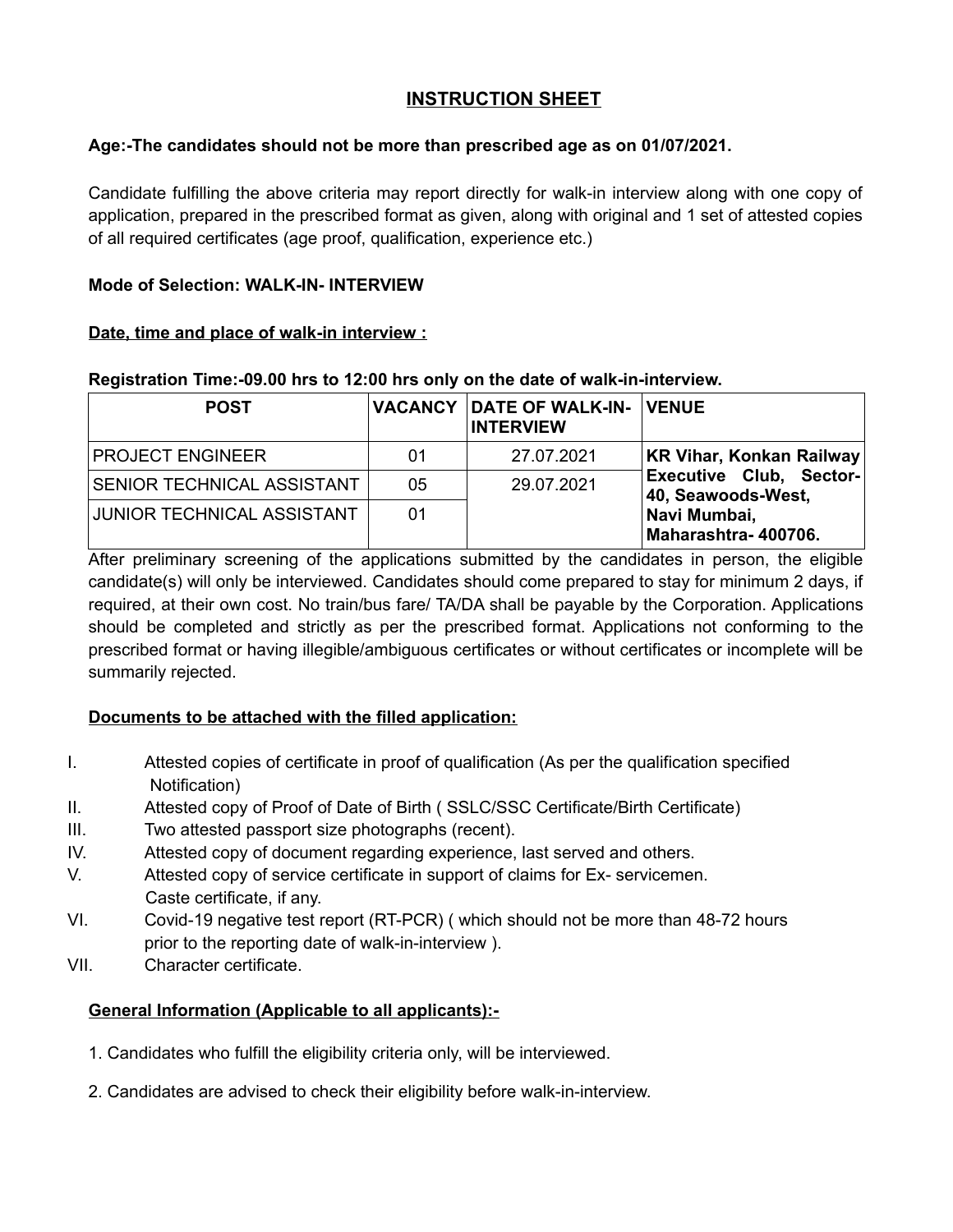3. The candidates must bring with them original certificates, along with 1 set of self attested photocopy in proof of age, caste, educational qualification and experience on the date of interview, failing which candidate will not be eligible for interview. In case of Ex-serviceman, Certificate in support of claims for Ex-servicemen.

4. Candidate should bring **1** character certificate from Gazetted Officers/Executives Officers for certifying that he is bearing good moral character.

5. Incomplete or vague educational qualification will be invalid.

6. Even after contractual agreement, if any document/ certificate/ information are found incorrect or false in any scrutiny or verification, then the contractual service will be immediately terminated forthwith without assigning any reason and prior notice, besides legal action which may also be initiated.

7. The Corporation reserves the right to cancel/ restrict/ curtail/ enlarge the contract engagement process, if need so arises, without any prior notice and without assigning any reasons therefore.

8. Selected candidates will be required to execute agreement and indemnity bond of Rs. 50,000/- in favour of Konkan Railway Corporation Limited on Rs. 100/- stamp paper to serve the Company for the period specified in the subsequent para below or any further extended period.

9. The outstation candidates must come prepared to stay for minimum 2 days at their own expenses, if required.

10. Selected candidate will have to pass prescribed medical examination before the contract is entered into, for fitness to perform the work awarded.

11. The selected candidates should be able to join at the project site within maximum 30 days after issuing of contract Engagement letter by KRCL, otherwise it is deemed to have lapsed.

# **Selection process** :-

1. The candidates shall arrive at the time and venue and get registered with the nominated KRCL official for the walk-in interview as indicated. Group Discussion (GD) or any other elimination round, can be introduced depending on the number of candidates and those candidates who get through in the elimination round will be called for interview.

2. The candidate will be interviewed by a nominated Committee and the selection will be finalized on merit based on the performance in the interview, qualification and post qualification experience gained by the Candidate. KRCL also intents to prepare a standby list, which shall be valid for 01 year from the date of publication of the panel.

3. The decision of the Nominated Committee of KRCL shall be final and binding.

**The other broad terms of contract** are given below for information of the candidate which are subject to changes at the time of actually entering into the contract, at the discretion of KRCL, which may please be noted:-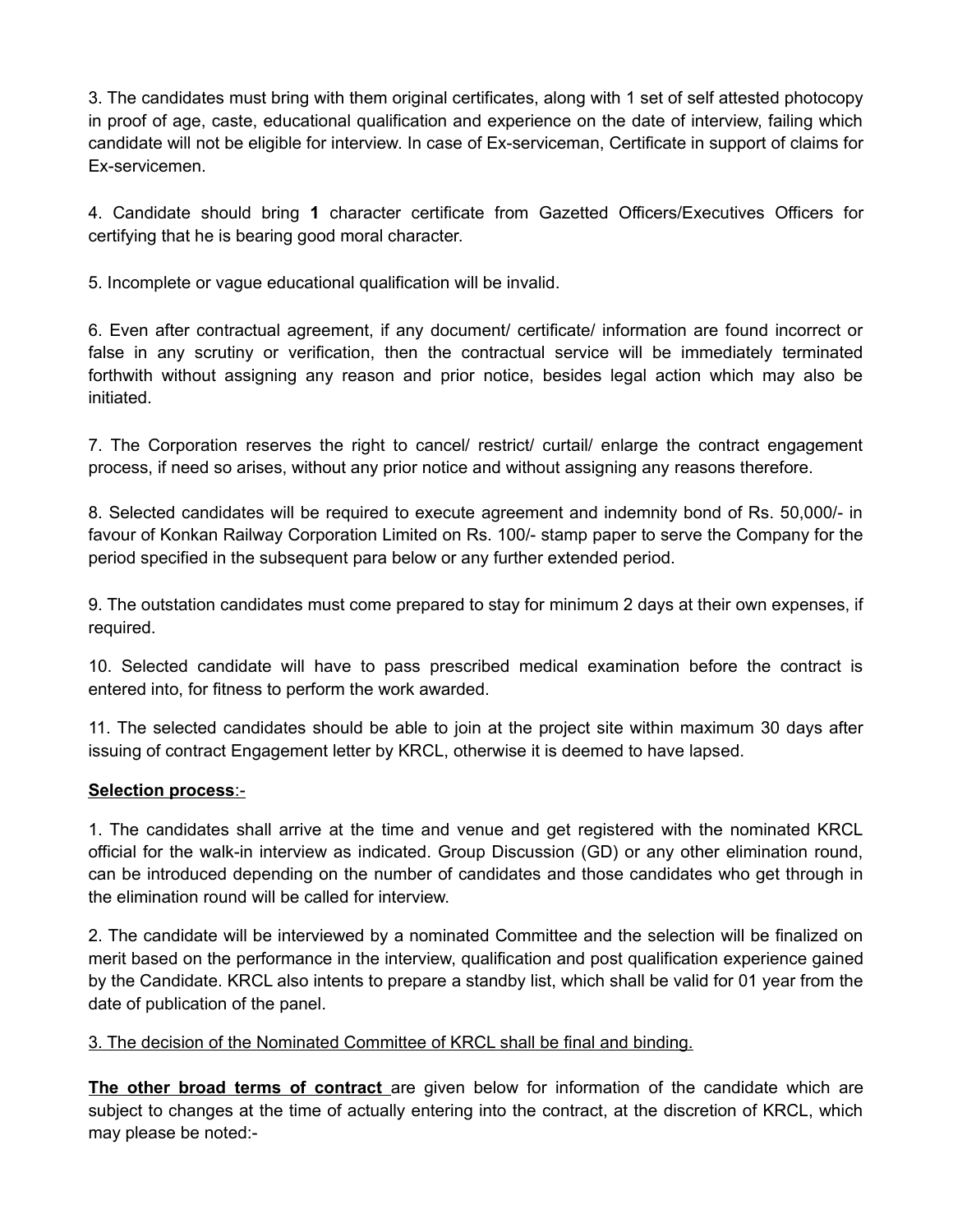1. Initially, the contract period will be for a period as mentioned above and extendable to one year or more on satisfactory performance and with mutual agreement as per the requirement.

2. The present contractual service is required for Kerala, Nepal and other projectS of KRCL. Selected candidate will be posted at Corporate officer, Belapur. He/She will be deployed at Site offices of projects as per requirement. KRCL is also operating other projects i.e. doubling of track, various Port connectivity, construction of new railway lines, construction of new stations, and Survey etc, hence selected candidate can also be posted and transferred at anytime, anywhere to the other project sites during contract period based on the requirement of KRCL. **This is not a regular establishment post.**

3. Monthly remuneration includes DA. The other benefits are as below:

- a. The selected candidates shall be entitled to reimbursement of premium of Life insurance to the extent of Rs. 500/- per month obtained from a recognized Insurance company, for self only. The reimbursement will be made to him on production of original receipt of payment of the premium.
- b. KRCL will reimburse Rs. 750 for Project Engineer and Rs.500/- for STA/JTA towards usage of mobile phone on submission of necessary bills / vouchers.
- c. Free bachelor accommodation will be provided by KRCL at Project sites only . No food or food/ mess allowance will be paid by KRCL.
- d. KRCL will reimburse maximum of Rs. 500/- per month on submission of necessary bills/ vouchers towards medical facility to the selected candidates.
- e. The selected candidate shall be entitled to reimbursement of premium of mediclaim policy to the extent of Rs. 500/- per month of medicalim policy of recognized insurance company for self and family taken by him. The reimbursement will be made to him on production of original receipt of payment of the premium.

4. The Corporation reserves the right to terminate the contract if the contract appointee is found unsuitable, by giving 1 month notice or payment in lieu thereof. Similarly, the appointee will be required to give 1 month notice to KRCL for termination of contract.

5. The candidate selected for the above contractual agreement shall not be absorbed in KRCL regular service. The candidate therefore, shall not have right to claim for permanent absorption in KRCL, and shall be required to give an undertaking in writing to KRCL to that effect.

6. The selected candidate shall be paid the consolidated remuneration as mentioned herein above and shall not be eligible or entitled to any other benefit or allowance. Further on engagement, he/she should also attend emergencies and other calls of duties, as demanded and expected, during their day to day activities.

7. In the event the appointee is found involved in undesirable activities such as embezzlement, unlawful activities (including passing on confidential information of KRCL), unauthorized absence, insubordination or breach of any of the terms of contract without prejudice to the right to initiate civil/criminal proceedings, the contract appointment shall be terminated.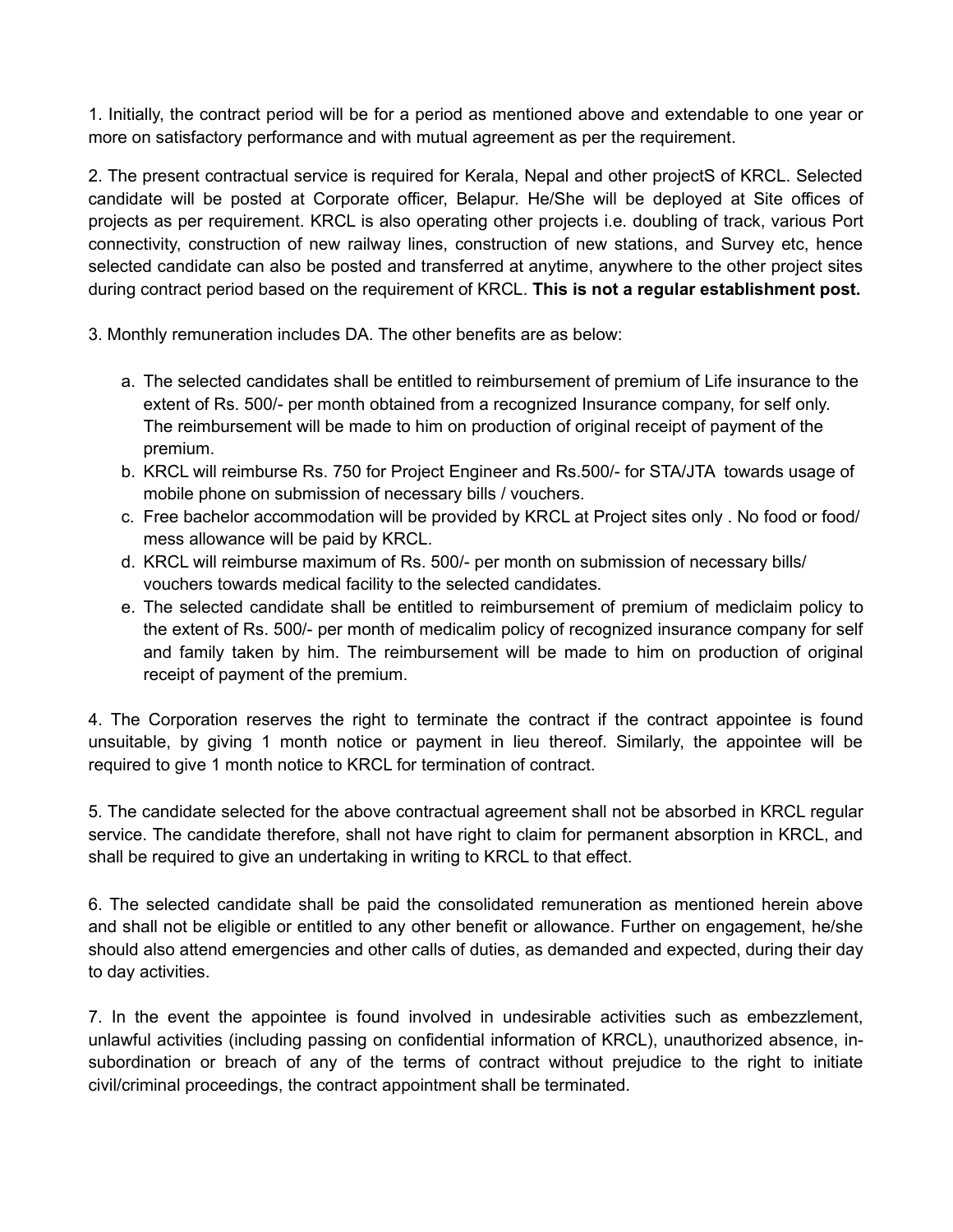The termination of contract and its consequences:-

(a) In addition to the above conditions, the contract agreement shall be terminated on:-

(i) Completion of last day of contract period or any extended period thereon.

(ii) The breach of any terms of contract of employment by contract employee.

(iii) The last day of the 1 month notice period of termination issued by either side or payment in lieu thereof by either party.

(b) If any litigation on whatsoever account is initiated by or against KRCL, the cause of which lies in contract period, the presence of contract appointee will be required, even after termination or expiry of the contract agreement.

(c) Upon any premature termination or expiration of contract for any reason, the contract appointee shall return to KRCL any property belonging to KRCL, all tools and plants, documents, any passwords or user ids etc. under his control. This will include all confidential information regarding work, hard and soft copies of documents and information of whatever description of whatever form, tangible or intangible in his possession, together with copies, notes or summaries of such documents and his own working papers which are derived or based upon such documents.

(d) They will have to clear all their advance(s) or due(s), if any cash or vouchers or if any financial outstanding liabilities etc.

(e) Contract appointee will be responsible for the acts and omission(s) in the course of contractual service during the period and thereafter.

### **Travel on duty and expenses**:-

a) Duty complementary pass of AC-2 class for Project Engineer and AC-3 class for Sr. Technical Assistant and Jr. Technical Assistant may be issued while traveling on duty in the interest of organization.

b) Expenses and cost: - The fixed rate of 100% expenses at the prevailing rates per day outside during the course of contract period and will be payable as detailed below:-

For 12 hours and above:- 100% For 6 hours and above:- 70% Less than 6 hours:- 30%

c) Rest House:- Rest House of KRCL, if available will be provided while on duty, if not, reimbursement of hotel charges as per rates fixed by KRCL will be allowed, on production of vouchers.

### **Leave:** -

Contract appointee will be entitled for fully earned leave of 15 days on completion of every 6 months of contract period. This leave can be accumulated. However, no encashment is permitted. In addition, the appointee will be eligible for 8 days Casual Leave in a calendar year. Weekly off and other public